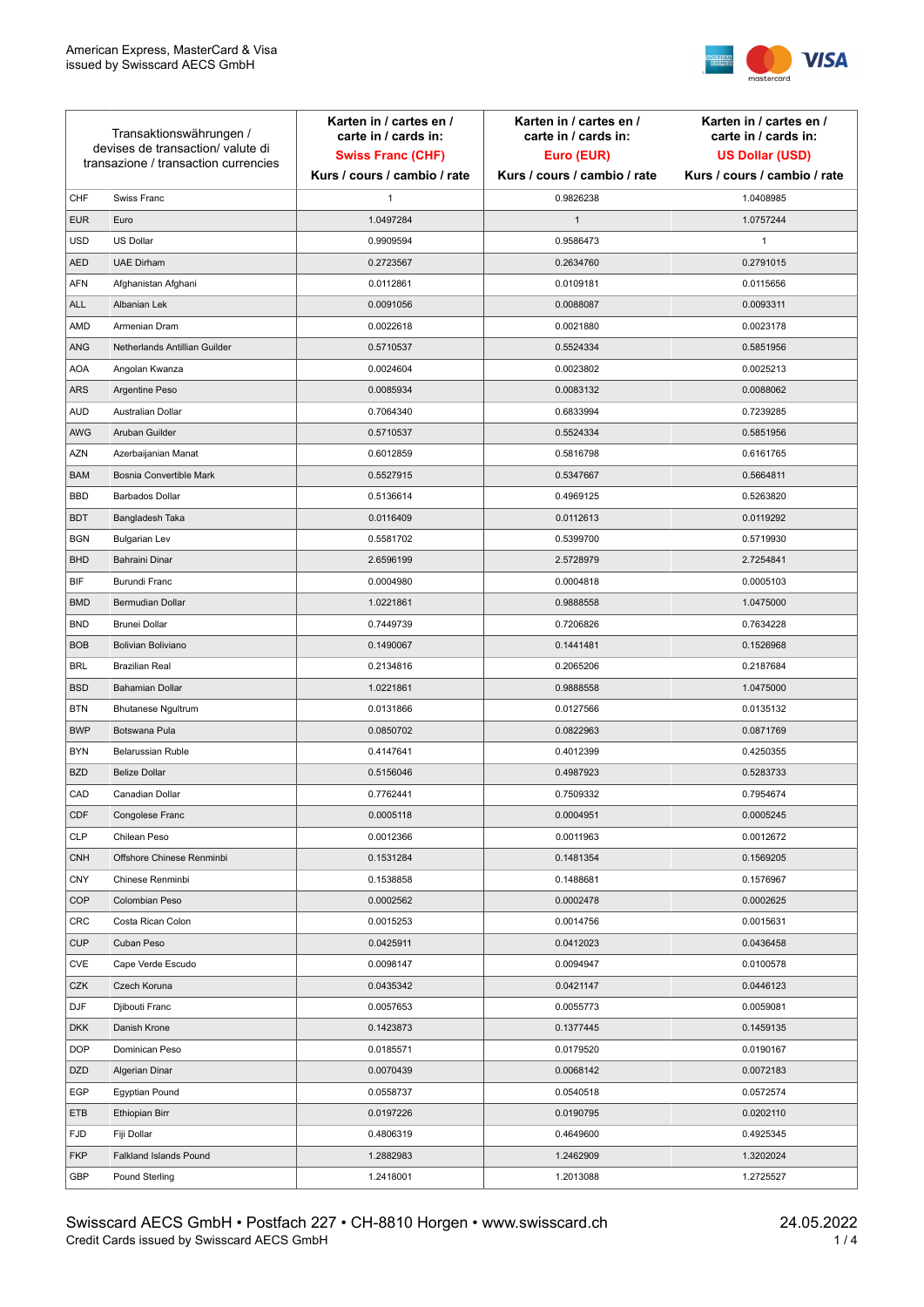

| Transaktionswährungen /<br>devises de transaction/ valute di |                                      | Karten in / cartes en /<br>carte in / cards in: | Karten in / cartes en /<br>carte in / cards in: | Karten in / cartes en /<br>carte in / cards in: |
|--------------------------------------------------------------|--------------------------------------|-------------------------------------------------|-------------------------------------------------|-------------------------------------------------|
|                                                              |                                      | <b>Swiss Franc (CHF)</b>                        | Euro (EUR)                                      | <b>US Dollar (USD)</b>                          |
|                                                              | transazione / transaction currencies | Kurs / cours / cambio / rate                    | Kurs / cours / cambio / rate                    | Kurs / cours / cambio / rate                    |
| <b>GEL</b>                                                   | Georgia Lari                         | 0.3592921                                       | 0.3475767                                       | 0.3681898                                       |
| <b>GHS</b>                                                   | Ghana Cedi                           | 0.1433179                                       | 0.1386447                                       | 0.1468671                                       |
| GIP                                                          | Gibraltar Pound                      | 1.2882983                                       | 1.2462909                                       | 1.3202024                                       |
| <b>GMD</b>                                                   | Gambia Dalasi                        | 0.0209036                                       | 0.0202220                                       | 0.0214213                                       |
| <b>GNF</b>                                                   | Guinea Franc                         | 0.0001189                                       | 0.0001150                                       | 0.0001218                                       |
| GTQ                                                          | Guatemala Quetzal                    | 0.1334187                                       | 0.1290683                                       | 0.1367227                                       |
| <b>GYD</b>                                                   | Guyana Dollar                        | 0.0048900                                       | 0.0047306                                       | 0.0050111                                       |
| <b>HKD</b>                                                   | Hong Kong Dollar                     | 0.1262829                                       | 0.1221652                                       | 0.1294102                                       |
| <b>HNL</b>                                                   | Honduras Lempira                     | 0.0416636                                       | 0.0403051                                       | 0.0426954                                       |
| <b>HRK</b>                                                   | Croatian Kuna                        | 0.1452394                                       | 0.1405036                                       | 0.1488362                                       |
| <b>HTG</b>                                                   | Haiti Gourde                         | 0.0088932                                       | 0.0086032                                       | 0.0091134                                       |
| <b>HUF</b>                                                   | Forint                               | 0.0027995                                       | 0.0027082                                       | 0.0028688                                       |
| <b>IDR</b>                                                   | Indonesia Rupiah                     | 0.0000699                                       | 0.0000676                                       | 0.0000716                                       |
| <b>ILS</b>                                                   | New Israeli Sheqel                   | 0.3004642                                       | 0.2906670                                       | 0.3079050                                       |
| <b>INR</b>                                                   | Indian Rupee                         | 0.0131946                                       | 0.0127644                                       | 0.0135214                                       |
| IQD                                                          | Iraqi Dinar                          | 0.0007001                                       | 0.0006773                                       | 0.0007174                                       |
| <b>ISK</b>                                                   | <b>Iceland Krona</b>                 | 0.0078065                                       | 0.0075520                                       | 0.0079998                                       |
| JMD                                                          | Jamaican Dollar                      | 0.0066067                                       | 0.0063913                                       | 0.0067703                                       |
| <b>JOD</b>                                                   | Jordanian Dinar                      | 1.4438952                                       | 1.3968142                                       | 1.4796526                                       |
| JPY                                                          | Yen                                  | 0.0077941                                       | 0.0075400                                       | 0.0079871                                       |
| <b>KES</b>                                                   | Kenyan Shilling                      | 0.0087854                                       | 0.0084989                                       | 0.0090030                                       |
| <b>KGS</b>                                                   | Kyrgyzstan Som                       | 0.0128577                                       | 0.0124385                                       | 0.0131761                                       |
| <b>KHR</b>                                                   | Cambodia Riel                        | 0.0002521                                       | 0.0002439                                       | 0.0002583                                       |
| <b>KMF</b>                                                   | Comoro Franc                         | 0.0021949                                       | 0.0021233                                       | 0.0022493                                       |
| <b>KRW</b>                                                   | Korean Republic Won                  | 0.0008116                                       | 0.0007851                                       | 0.0008317                                       |
| <b>KWD</b>                                                   | Kuwaiti Dinar                        | 3.2709484                                       | 3.1642929                                       | 3.3519518                                       |
| <b>KYD</b>                                                   | Cayman Islands Dollar                | 1.2266238                                       | 1.1866274                                       | 1.2570005                                       |
| KZT                                                          | Kazakhstan Tenge                     | 0.0024304                                       | 0.0023512                                       | 0.0024906                                       |
| LAK                                                          | Lao Republic Kip                     | 0.0000770                                       | 0.0000745                                       | 0.0000789                                       |
| LBP                                                          | Lebanese Pound                       | 0.0000428                                       | 0.0000414                                       | 0.0000439                                       |
| <b>LKR</b>                                                   | Sri Lanka Rupee                      | 0.0028476                                       | 0.0027547                                       | 0.0029181                                       |
| <b>LRD</b>                                                   | Liberian Dollar                      | 0.0067249                                       | 0.0065056                                       | 0.0068914                                       |
| <b>LSL</b>                                                   | Lesotho Lothi                        | 0.0653849                                       | 0.0632529                                       | 0.0670041                                       |
| LYD                                                          | Libyan Dinar                         | 0.2129565                                       | 0.2060126                                       | 0.2182303                                       |
| <b>MAD</b>                                                   | Moroccan Dirham                      | 0.1004264                                       | 0.0971518                                       | 0.1029134                                       |
| MDL                                                          | Moldovan Leu                         | 0.0536716                                       | 0.0519215                                       | 0.0550008                                       |
| <b>MGA</b>                                                   | Malagasy Ariary                      | 0.0002533                                       | 0.0002450                                       | 0.0002596                                       |
| <b>MKD</b>                                                   | Macedonia Denar                      | 0.0176602                                       | 0.0170844                                       | 0.0180975                                       |
| MMK                                                          | Myanmar Kyat                         | 0.0005525                                       | 0.0005345                                       | 0.0005662                                       |
| MNT                                                          | Mongolia Tugrik                      | 0.0003265                                       | 0.0003159                                       | 0.0003346                                       |
| <b>MOP</b>                                                   | Macao Pataca                         | 0.1265082                                       | 0.1223832                                       | 0.1296411                                       |
| <b>MRU</b>                                                   | Mauritanian Ouguiya                  | 0.0280576                                       | 0.0271427                                       | 0.0287524                                       |
| MUR                                                          | <b>Mauritius Rupee</b>               | 0.0237285                                       | 0.0229548                                       | 0.0243161                                       |
| <b>MVR</b>                                                   | Maldives Rufiyaa                     | 0.0662307                                       | 0.0640711                                       | 0.0678709                                       |
| <b>MWK</b>                                                   | Malawi Kwacha                        | 0.0012511                                       | 0.0012103                                       | 0.0012821                                       |
| <b>MXN</b>                                                   | Mexican Peso                         | 0.0516856                                       | 0.0500003                                       | 0.0529656                                       |
| <b>MYR</b>                                                   | Malaysian Ringgit                    | 0.2334178                                       | 0.2258068                                       | 0.2391983                                       |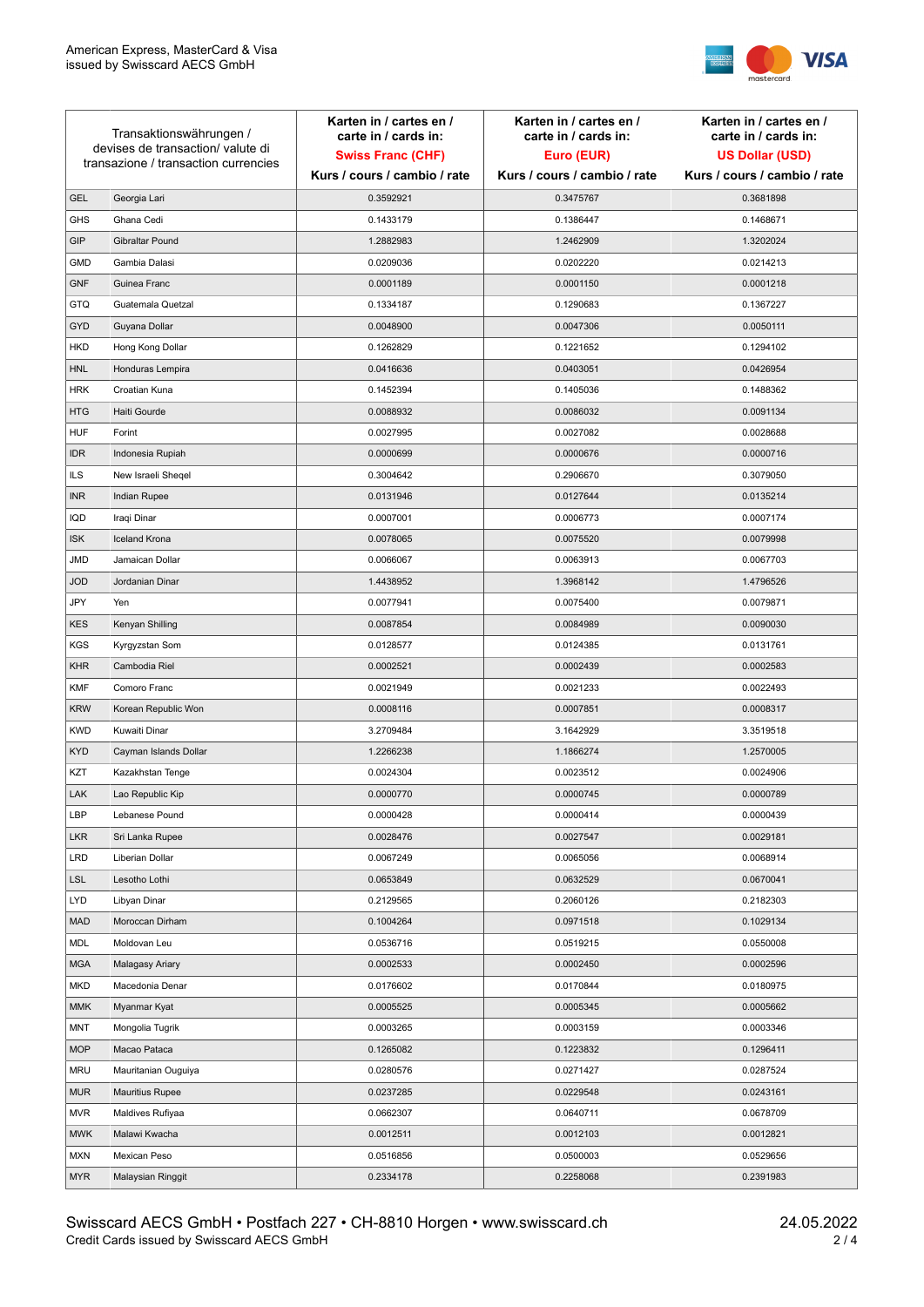

| Transaktionswährungen /<br>devises de transaction/valute di<br>transazione / transaction currencies |                             | Karten in / cartes en /<br>carte in / cards in:<br><b>Swiss Franc (CHF)</b><br>Kurs / cours / cambio / rate | Karten in / cartes en /<br>carte in / cards in:<br>Euro (EUR)<br>Kurs / cours / cambio / rate | Karten in / cartes en /<br>carte in / cards in:<br><b>US Dollar (USD)</b><br>Kurs / cours / cambio / rate |
|-----------------------------------------------------------------------------------------------------|-----------------------------|-------------------------------------------------------------------------------------------------------------|-----------------------------------------------------------------------------------------------|-----------------------------------------------------------------------------------------------------------|
|                                                                                                     |                             |                                                                                                             |                                                                                               |                                                                                                           |
| <b>MZN</b>                                                                                          | Mozambique Metical          | 0.0159739                                                                                                   | 0.0154530                                                                                     | 0.0163695                                                                                                 |
| <b>NAD</b>                                                                                          | Namibia Dollar              | 0.0653759                                                                                                   | 0.0632442                                                                                     | 0.0669949                                                                                                 |
| <b>NGN</b>                                                                                          | Nigeria Naira               | 0.0024486                                                                                                   | 0.0023688                                                                                     | 0.0025092                                                                                                 |
| <b>NIO</b>                                                                                          | Nicaragua Cordoba Oro       | 0.0286889                                                                                                   | 0.0277534                                                                                     | 0.0293994                                                                                                 |
| <b>NOK</b>                                                                                          | Norwegian Krone             | 0.1031286                                                                                                   | 0.0997659                                                                                     | 0.1056825                                                                                                 |
| <b>NPR</b>                                                                                          | Nepalese Rupee              | 0.0082466                                                                                                   | 0.0079777                                                                                     | 0.0084508                                                                                                 |
| <b>NZD</b>                                                                                          | New Zealand Dollar          | 0.6434772                                                                                                   | 0.6224954                                                                                     | 0.6594126                                                                                                 |
| <b>OMR</b>                                                                                          | Oman Rial                   | 2.6000256                                                                                                   | 2.5152468                                                                                     | 2.6644140                                                                                                 |
| PAB                                                                                                 | Panamanian Balboa           | 1.0221861                                                                                                   | 0.9888558                                                                                     | 1.0475000                                                                                                 |
| <b>PEN</b>                                                                                          | Peru Sol                    | 0.2757134                                                                                                   | 0.2667232                                                                                     | 0.2825413                                                                                                 |
| <b>PGK</b>                                                                                          | Papua New Guinea Kina       | 0.2903009                                                                                                   | 0.2808351                                                                                     | 0.2974901                                                                                                 |
| PHP                                                                                                 | Philippine Peso             | 0.0196072                                                                                                   | 0.0189679                                                                                     | 0.0200928                                                                                                 |
| <b>PKR</b>                                                                                          | Pakistan Rupee              | 0.0050919                                                                                                   | 0.0049259                                                                                     | 0.0052180                                                                                                 |
| <b>PLN</b>                                                                                          | Zloty                       | 0.2322203                                                                                                   | 0.2246483                                                                                     | 0.2379711                                                                                                 |
| <b>PYG</b>                                                                                          | Paraguay Guarani            | 0.0001496                                                                                                   | 0.0001447                                                                                     | 0.0001533                                                                                                 |
| QAR                                                                                                 | Qatari Rial                 | 0.2747884                                                                                                   | 0.2658284                                                                                     | 0.2815934                                                                                                 |
| <b>RON</b>                                                                                          | Leu                         | 0.2210654                                                                                                   | 0.2138571                                                                                     | 0.2265400                                                                                                 |
| <b>RSD</b>                                                                                          | Serbian Dinar               | 0.0092936                                                                                                   | 0.0089906                                                                                     | 0.0095238                                                                                                 |
| <b>RUB</b>                                                                                          | Russian Ruble               | 0.0171945                                                                                                   | 0.0166338                                                                                     | 0.0176203                                                                                                 |
| <b>RWF</b>                                                                                          | Rwanda Franc                | 0.0010037                                                                                                   | 0.0009710                                                                                     | 0.0010286                                                                                                 |
| SAR                                                                                                 | Saudi Riyal                 | 0.2667137                                                                                                   | 0.2580170                                                                                     | 0.2733187                                                                                                 |
| <b>SBD</b>                                                                                          | Solomon Islands Dollar      | 0.1308398                                                                                                   | 0.1265735                                                                                     | 0.1340800                                                                                                 |
| <b>SCR</b>                                                                                          | Seychelles Rupee            | 0.0727918                                                                                                   | 0.0704183                                                                                     | 0.0745945                                                                                                 |
| <b>SDG</b>                                                                                          | Sudanese Pound              | 0.0022950                                                                                                   | 0.0022202                                                                                     | 0.0023518                                                                                                 |
| <b>SEK</b>                                                                                          | Swedish Krona               | 0.1009912                                                                                                   | 0.0976982                                                                                     | 0.1034922                                                                                                 |
| SGD                                                                                                 | Singapore Dollar            | 0.7222157                                                                                                   | 0.6986665                                                                                     | 0.7401010                                                                                                 |
| <b>SHP</b>                                                                                          | St Helena Pound             | 1.2882983                                                                                                   | 1.2462909                                                                                     | 1.3202024                                                                                                 |
| <b>SLL</b>                                                                                          | Sierra Leone Leone          | 0.0000798                                                                                                   | 0.0000772                                                                                     | 0.0000818                                                                                                 |
| SOS                                                                                                 | Somali shilling             | 0.0017696                                                                                                   | 0.0017119                                                                                     | 0.0018134                                                                                                 |
| SRD                                                                                                 | Suriname Dollar             | 0.0488382                                                                                                   | 0.0472457                                                                                     | 0.0500477                                                                                                 |
| SSD                                                                                                 | South Sudanese Pound        | 0.0023005                                                                                                   | 0.0022255                                                                                     | 0.0023575                                                                                                 |
| <b>STN</b>                                                                                          | Sao Tome and Principe Dobra | 0.0441217                                                                                                   | 0.0426830                                                                                     | 0.0452144                                                                                                 |
| <b>SVC</b>                                                                                          | El Salvador Colon           | 0.1168213                                                                                                   | 0.1130121                                                                                     | 0.1197143                                                                                                 |
| SZL                                                                                                 | Swaziland Lilangeni         | 0.0653652                                                                                                   | 0.0632338                                                                                     | 0.0669839                                                                                                 |
| THB                                                                                                 | Baht                        | 0.0293202                                                                                                   | 0.0283642                                                                                     | 0.0300463                                                                                                 |
| TJS                                                                                                 | Tajikistan Somoni           | 0.0866259                                                                                                   | 0.0838013                                                                                     | 0.0887711                                                                                                 |
| <b>TMT</b>                                                                                          | Turkmenistan Manat          | 0.2928900                                                                                                   | 0.2833398                                                                                     | 0.3001433                                                                                                 |
| <b>TND</b>                                                                                          | <b>Tunisian Dinar</b>       | 0.3478598                                                                                                   | 0.3365172                                                                                     | 0.3564744                                                                                                 |
| <b>TOP</b>                                                                                          | Tonga Pa'anga               | 0.4504774                                                                                                   | 0.4357887                                                                                     | 0.4616333                                                                                                 |
| <b>TRY</b>                                                                                          | Turkish Lira                | 0.0637797                                                                                                   | 0.0617000                                                                                     | 0.0653592                                                                                                 |
| TTD                                                                                                 | Trinidad & Tobago Dollar    | 0.1515225                                                                                                   | 0.1465818                                                                                     | 0.1552749                                                                                                 |
| <b>TWD</b>                                                                                          | New Taiwan Dollar           | 0.0346133                                                                                                   | 0.0334847                                                                                     | 0.0354705                                                                                                 |
| <b>TZS</b>                                                                                          | Tanzanian Shilling          | 0.0004402                                                                                                   | 0.0004258                                                                                     | 0.0004511                                                                                                 |
| <b>UAH</b>                                                                                          | Ukraine Hryvnia             | 0.0349407                                                                                                   | 0.0338014                                                                                     | 0.0358060                                                                                                 |
| <b>UGX</b>                                                                                          | Uganda Shilling             | 0.0002799                                                                                                   | 0.0002708                                                                                     | 0.0002868                                                                                                 |
| <b>UYU</b>                                                                                          | Peso Uruguayo               | 0.0253456                                                                                                   | 0.0245192                                                                                     | 0.0259733                                                                                                 |
| UZS                                                                                                 | Uzbekistan Sum              | 0.0000922                                                                                                   | 0.0000892                                                                                     | 0.0000945                                                                                                 |